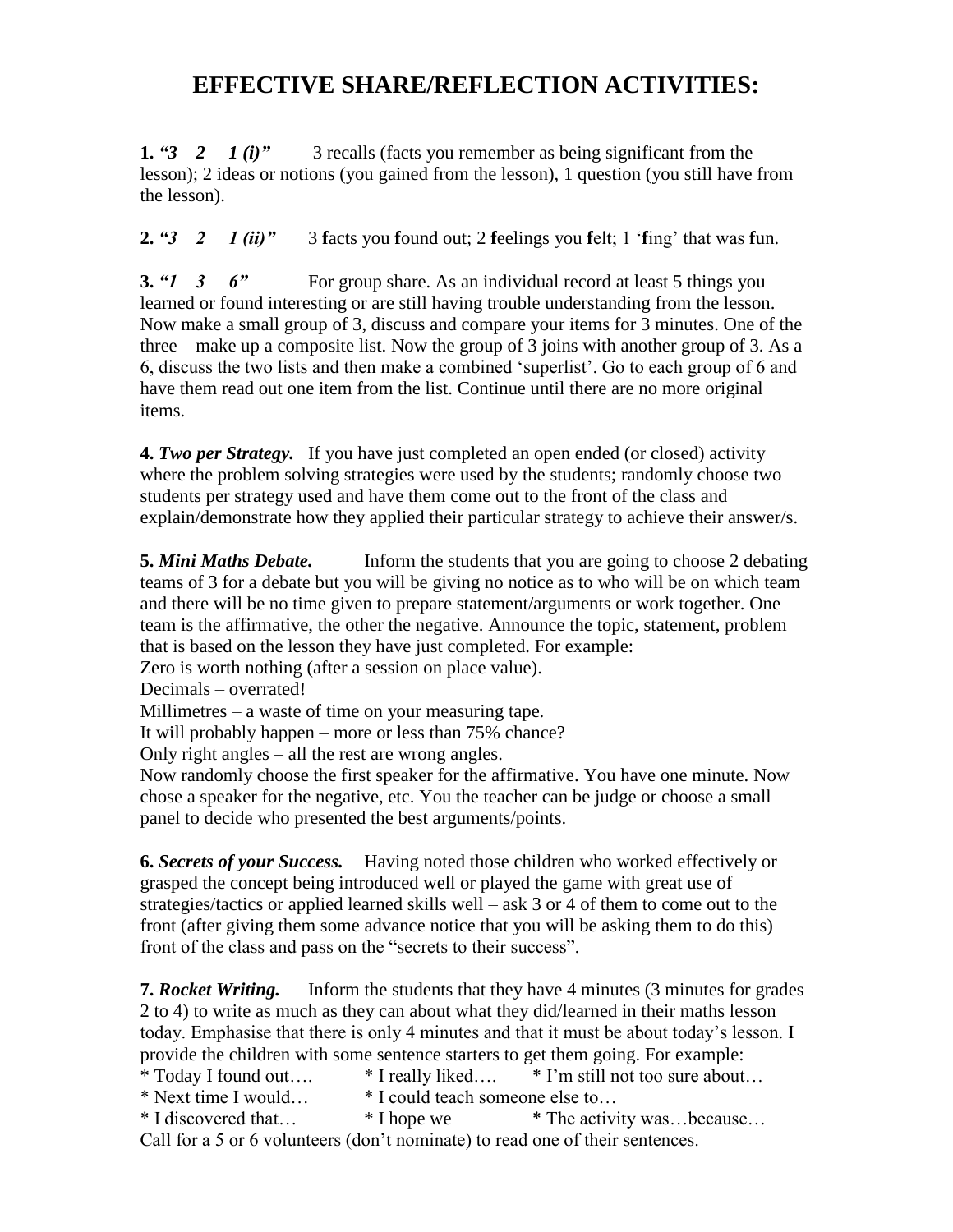**8.** *Turn and Talk (and use the terms).* After the activity/lesson, ask the children to turn so that they are facing a partner. Now tell them that they have 3 minutes to talk to each other about what they did/found out in their maths lesson. Encourage the children to use the terms/language from their lesson. After 3 minutes choose 4 or 5 pairs of students to summarise what they discussed in their 'turn and talk'. Encourage appropriate use of terminology, for example " and what is it we call that again Maddie?"

**9.** *See/Saw.* In pairs, one person goes first (see) to state something that they learned/recall from today's lesson/activity. The other person (Saw) then states something they gained from the session. Back to See's turn. This continues until either See or Saw is unable to recall another fact or aspect of the lesson. Ensure you move among the pairs and encourage use of appropriate terminology. This share activity works very with about 5 minutes to go before recess time. Person with the last given fact goes out first!

**10.** *See/Feel/Hear.* Individually, students complete a see/feel/hear Y diagram – writing in at least 3 things that they saw during the session (observations of themselves and/or others during the activity), 3 feelings they felt (pride, frustration, elation, concern, anxiety, excitement – be prepared to ask students why they felt the way/s they did) and 3 things that they heard (this may be recall of facts, specific terminology and what it means, the notion of possible strategies and then implementing them).

**11.** *20 Words.* Students are informed that they have 20 words – no more and no less – with which they can describe and/or tell about what they learned in their maths lesson. How they use and combine their 20 words is completely up to them. It could 10 pairs of adjectives and nouns (difficult problems, many solutions, tough patterns), it can be a 20 word sentence. Ask for some volunteers to read out their 20 words. Encourage appropriate use of terminology within the 20 words.

**12.** *Group Report.* A bit of an oldy but goldy! If you have just had groups as the setup for your session then why not have a group report. I organise this by telling the students about half way through the session that there will be group reports and that you will be choosing one person from each group to present that report. This has the obvious effect of keeping all on task and thinking mathematically. With about 4 or 5 minutes of the activity remaining choose a person from each group. Present some clear but simple guidelines for the report: describe that maths that was used/learned (using the appropriate technology); outline how the group went about the work; what did the group feel was the most important thing gained from today's session – why?

**13.** *Summative Task.* Sometimes an effective share/reflection to conclude the maths session can be another activity – one that summises much of what was intended to be learned from the lesson. This activity should be clearly related to the topic that was central to the lesson but different enough that the children need to apply that knowledge or skill to successfully complete the summative task. For example, after a:

- Fraction/decimals/percentages lesson: in groups, Thompson dam is at 27% capacity – is this a good or a bad thing? 20% more free. It's 1.2 litres now. How much did it use to be? - Place value lesson: every body in the room has a number – line yourselves up from smallest to largest.

- Angles lesson: find 2 acute and 2 obtuse angles within the classroom and explain why they are not right angles.